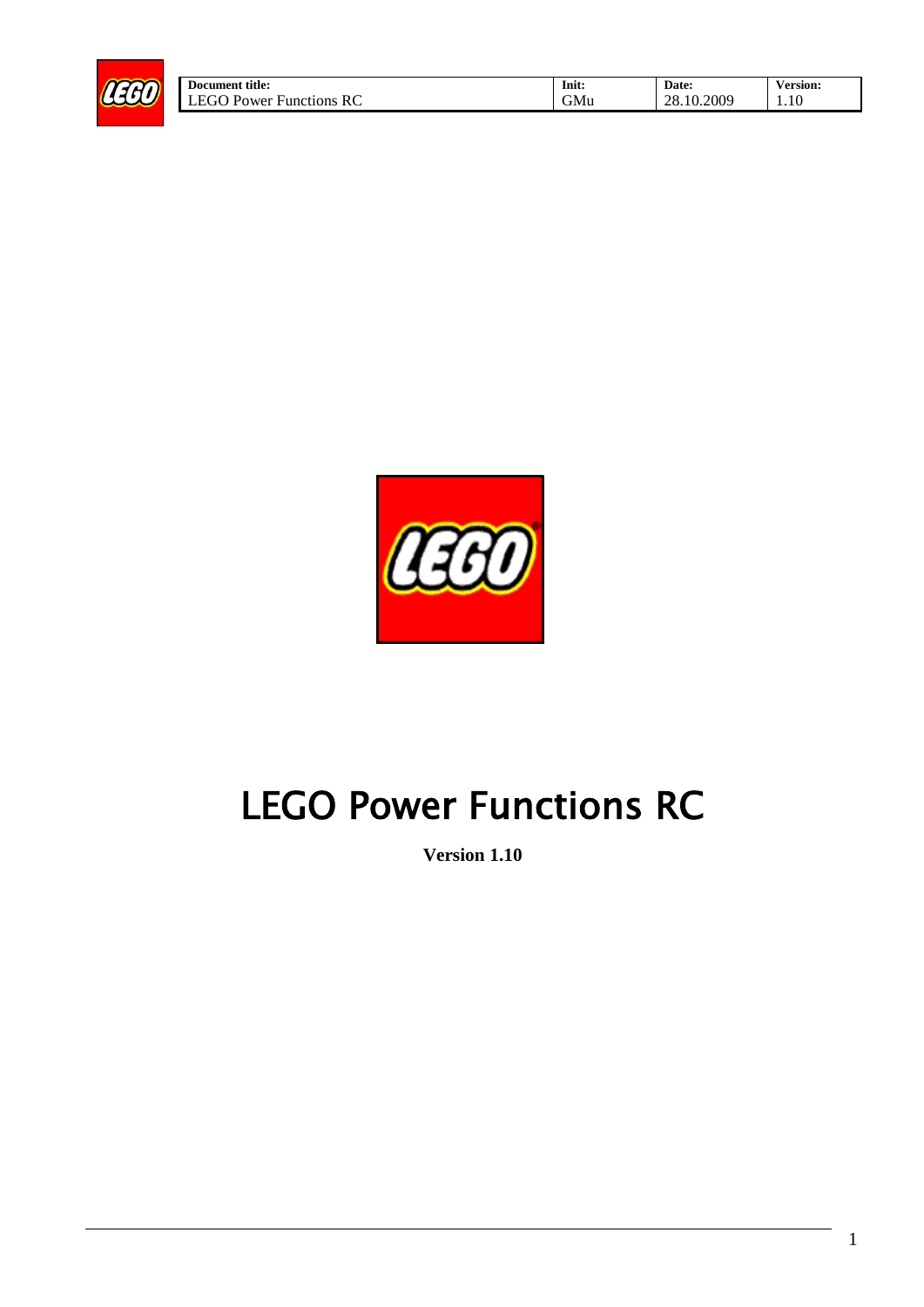

# **Introduction**

<span id="page-1-0"></span>The purpose of this document is to describe the RC protocol supported by the LEGO Power Functions RC Receiver.



#### Attention!

Please feel free to use any information from this document for personal, non-commercial use only, provided you keep intact copyright, trademark and other proprietary rights of the The LEGO Group – have fun.

The LEGO Group 09/2009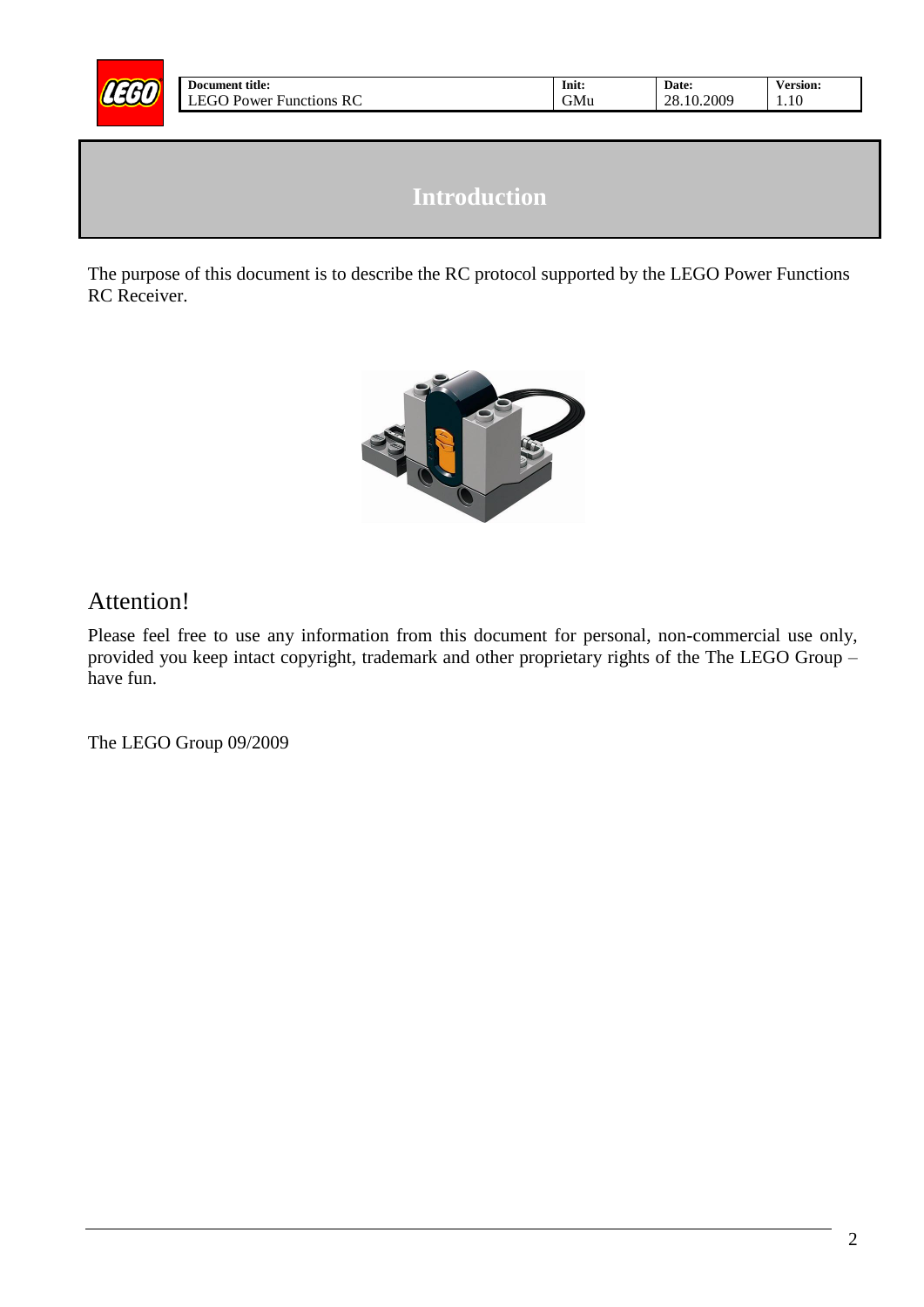<span id="page-2-0"></span>

# **Table of content**

Init:

 $\mbox{GMu}$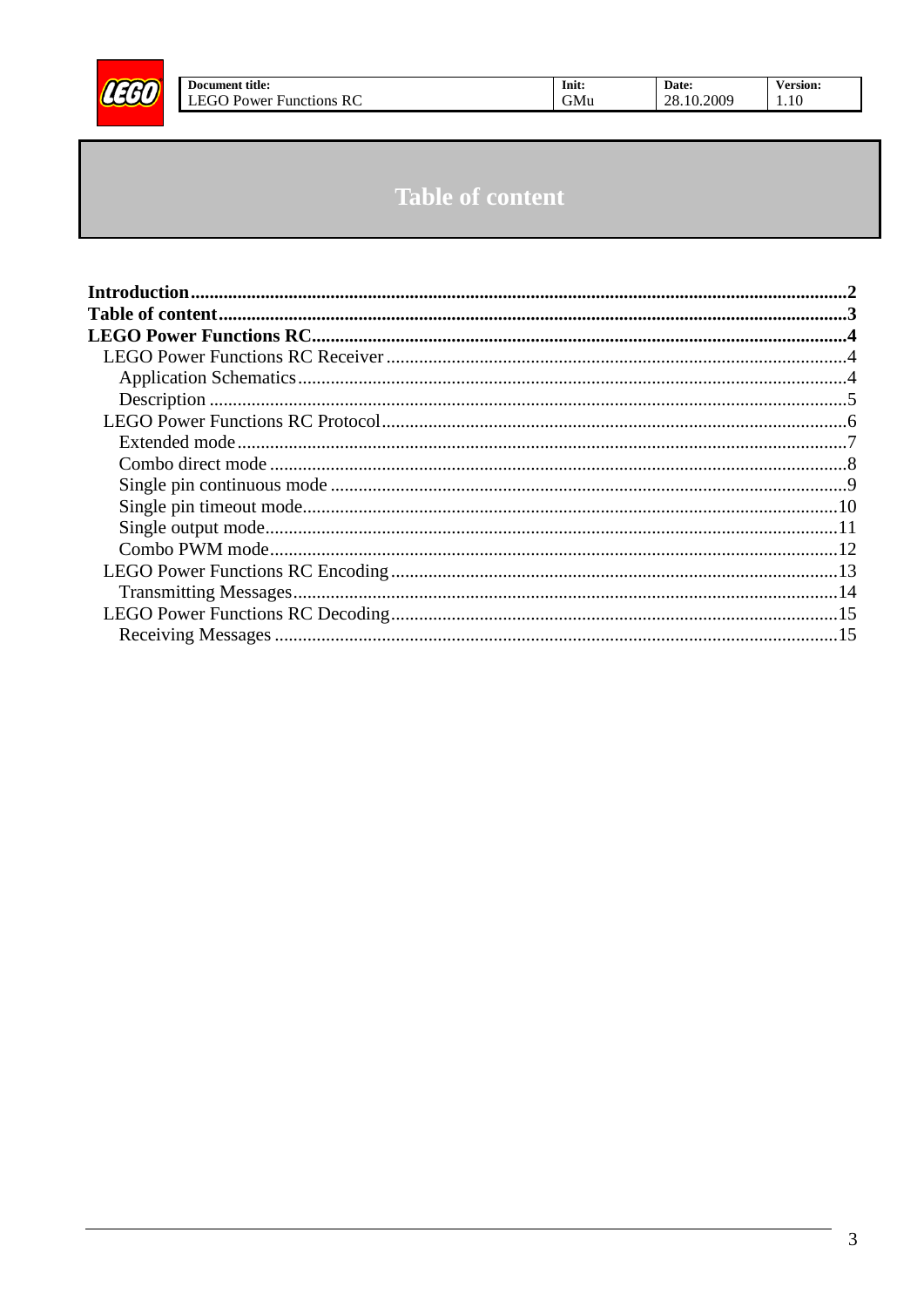<span id="page-3-0"></span>

| Init:            | Date:      | <b>Version:</b> |
|------------------|------------|-----------------|
| GM <sub>11</sub> | 28.10.2009 | 10              |

# **LEGO Power Functions RC**

#### <span id="page-3-1"></span>*LEGO Power Functions RC Receiver*

The receiver has input for IR data and channel switch and output for two LPF plugs and one LED.



#### <span id="page-3-2"></span>**Application Schematics**

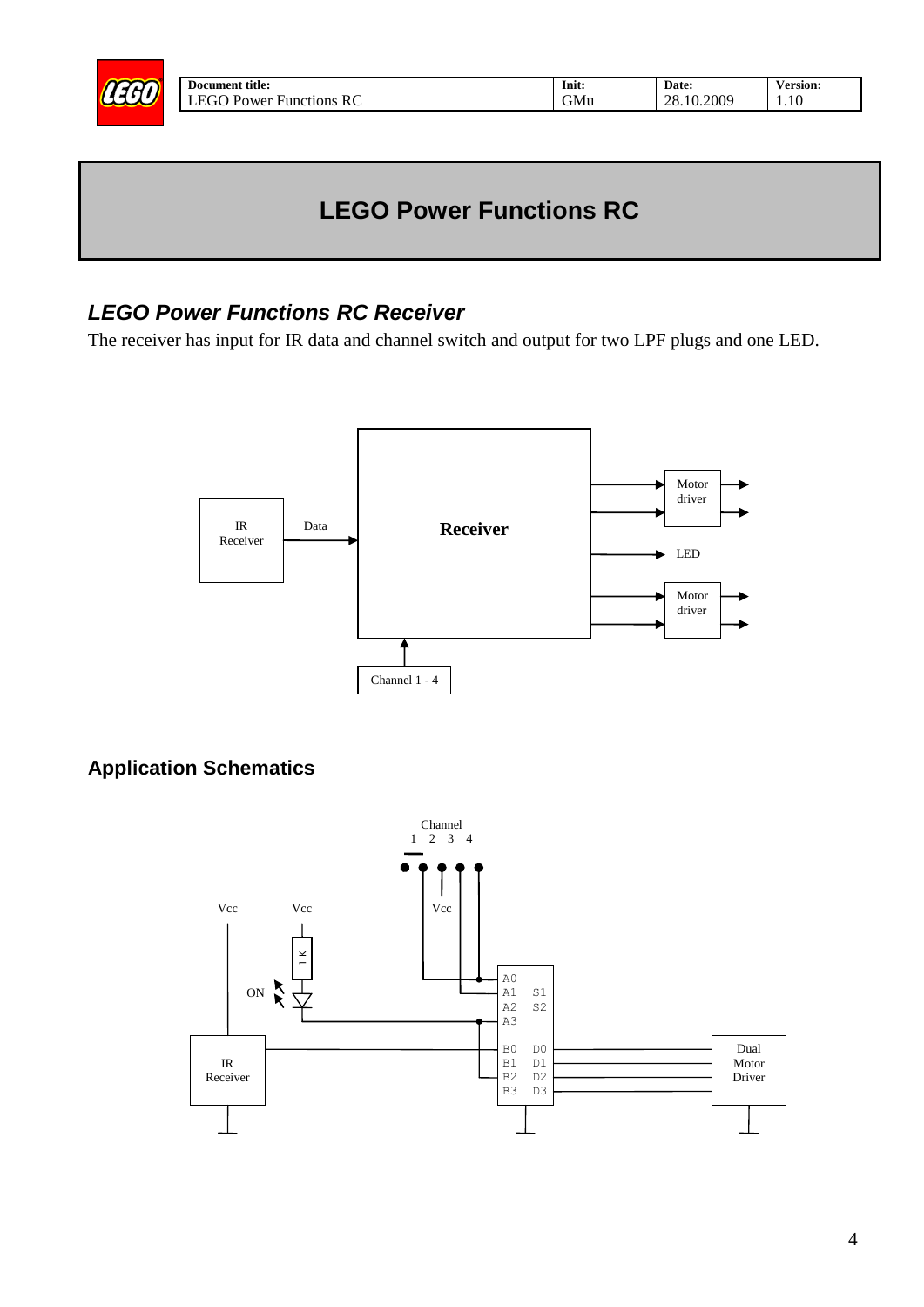

| Init: | Date:      | <b>Version:</b> |
|-------|------------|-----------------|
| GMu   | 28.10.2009 | .10             |

#### <span id="page-4-0"></span>**Description**

This receiver firmware is capable of executing all commands in the "LPF RC Protocol" – acting in a variety of RC modes. Each mode implements a certain type of RC functionality.

When applying supply voltage the LED will give a short blink and then light up - the receiver is now ready. If a legal valid command of the right channel is received the LED will shortly turn off and indicate that the command is executed. The effect you will see is the LED blinking when messages are received.

The outputs of the RC Receiver are generic Power Functions outputs – in the following we will use motors as examples to describe the functionality of the control.

Depending on command the four output port pins will turn into two motor controls or individually controlled outputs. The motor outputs will either be forward, float, brake, backward – ON/OFF or PWM controlled. Some commands are timed out after 1.2 second when not receiving IR others are not. Default behavior is floating outputs.

The receiver does not power down and can only be turned off by removing its supply voltage.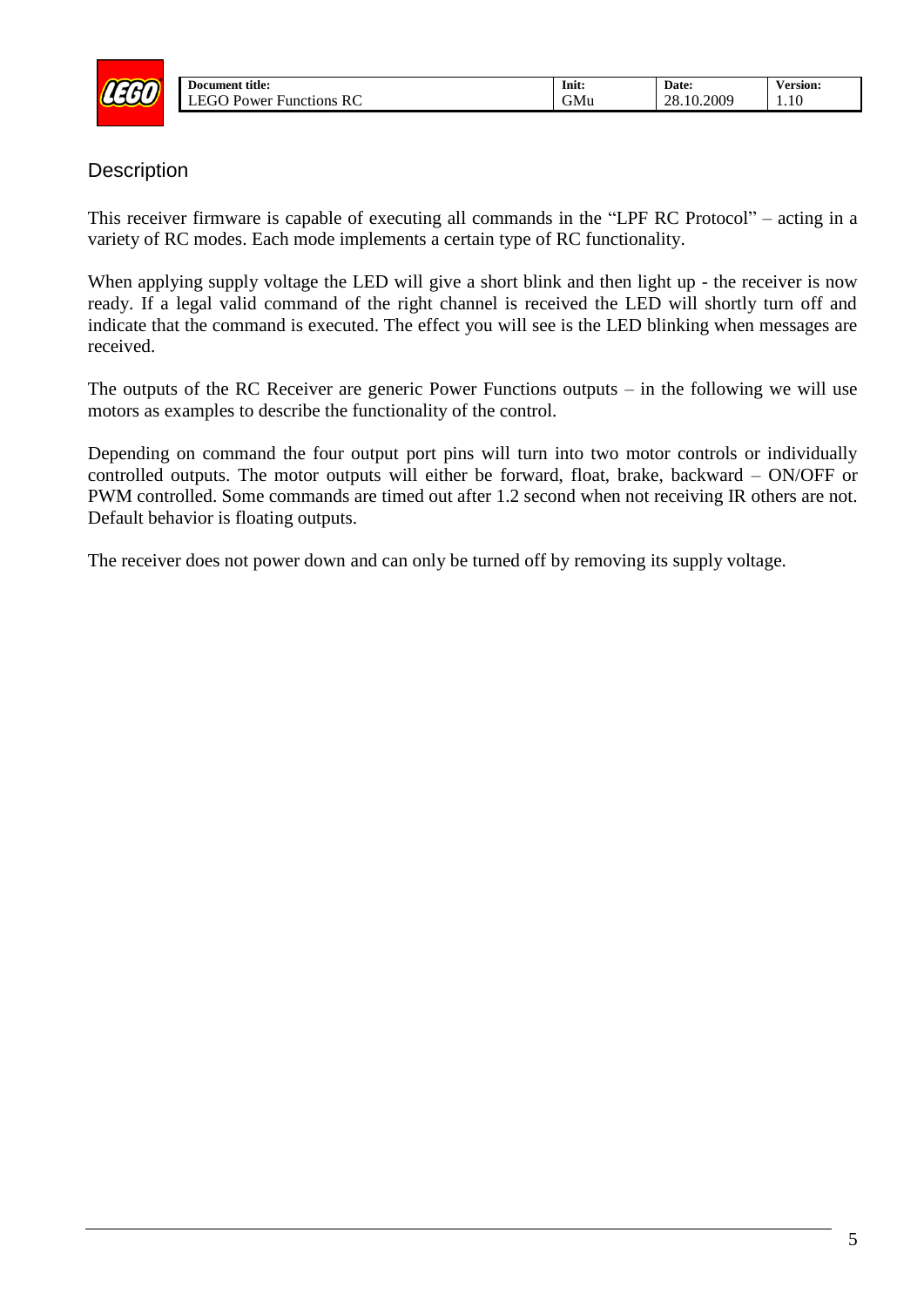

| Init:            | Date:      | <b>Version:</b> |
|------------------|------------|-----------------|
| GM <sub>II</sub> | 28.10.2009 | .10             |

### <span id="page-5-0"></span>*LEGO Power Functions RC Protocol*

The payload is: 1 toggle bit, 1 escape bit, 2 bits for channel switch, 1 bit for address, 3 bits for mode and 4 bits for various data depending on mode.

The address bit is intended for enabling an extra set of 4 channels for future use. The current PF RC Receiver expects the address bit to be 0.

A message consists of: A special length synchronisation start bit, payload and "Longitudinal Redundancy Check" to validate the entire message before executing the command and at last a stop bit to terminate the message.

Binary representation:

 $\mathbf{L}$ 

|                |        | Nibble 1         |              |                  |                                                                      | Nibble 2                                                                                                         |                                                               |                  | Nibble 3         |      |   |   |   |            |   |   |      |  |  |  |
|----------------|--------|------------------|--------------|------------------|----------------------------------------------------------------------|------------------------------------------------------------------------------------------------------------------|---------------------------------------------------------------|------------------|------------------|------|---|---|---|------------|---|---|------|--|--|--|
| <i>start</i>   | T      | $\boldsymbol{E}$ | $\mathcal C$ | $\boldsymbol{C}$ | a                                                                    | M                                                                                                                | $\boldsymbol{M}$                                              | $\boldsymbol{M}$ | $\boldsymbol{D}$ | D    | D | D | L | L          | L | L | stop |  |  |  |
| Start          | Toggle | Escape           |              | Channel          | Address                                                              |                                                                                                                  | Mode                                                          |                  |                  | Data |   |   |   | <b>LRC</b> |   |   | Stop |  |  |  |
| <b>Start</b>   |        | <i>start</i>     |              |                  | Special synchronisation start bit (see description under "Encoding") |                                                                                                                  |                                                               |                  |                  |      |   |   |   |            |   |   |      |  |  |  |
| <b>Toggle</b>  |        | $\boldsymbol{T}$ |              |                  | $0 - 1$                                                              | Toggling for every new command                                                                                   |                                                               |                  |                  |      |   |   |   |            |   |   |      |  |  |  |
| <b>Escape</b>  |        | $\bm E$          |              |                  | $\boldsymbol{0}$<br>1                                                |                                                                                                                  | Use "Mode" to select the modes listed below<br>Combo PWM mode |                  |                  |      |   |   |   |            |   |   |      |  |  |  |
| <b>Channel</b> |        | CC               |              |                  | $0 - 3$                                                              | Channel switch 1 - 4                                                                                             |                                                               |                  |                  |      |   |   |   |            |   |   |      |  |  |  |
| <b>Address</b> |        | $\boldsymbol{a}$ |              |                  | $\boldsymbol{0}$<br>$\mathbf{1}$                                     | Default address space (from power up)<br>Extra address space                                                     |                                                               |                  |                  |      |   |   |   |            |   |   |      |  |  |  |
| <b>Mode</b>    |        | <b>MMM</b>       |              |                  | 000<br>001<br>010<br>011<br>1xx                                      | Extended mode<br>Combo direct mode<br>Single pin continuos mode<br>Single pin timeout mode<br>Single output mode |                                                               |                  |                  |      |   |   |   |            |   |   |      |  |  |  |
| Data           |        | <b>DDDD</b>      |              |                  | $0-15$                                                               |                                                                                                                  | Data: different meaning depending on "Mode"                   |                  |                  |      |   |   |   |            |   |   |      |  |  |  |
| <b>LRC</b>     |        | <b>LLLL</b>      |              |                  | <b>XXXX</b>                                                          |                                                                                                                  | $=$ 0xF xor Nibble 1 xor Nibble 2 xor Nibble 3                |                  |                  |      |   |   |   |            |   |   |      |  |  |  |
| <b>Stop</b>    |        | stop             |              |                  | Same as Start                                                        |                                                                                                                  |                                                               |                  |                  |      |   |   |   |            |   |   |      |  |  |  |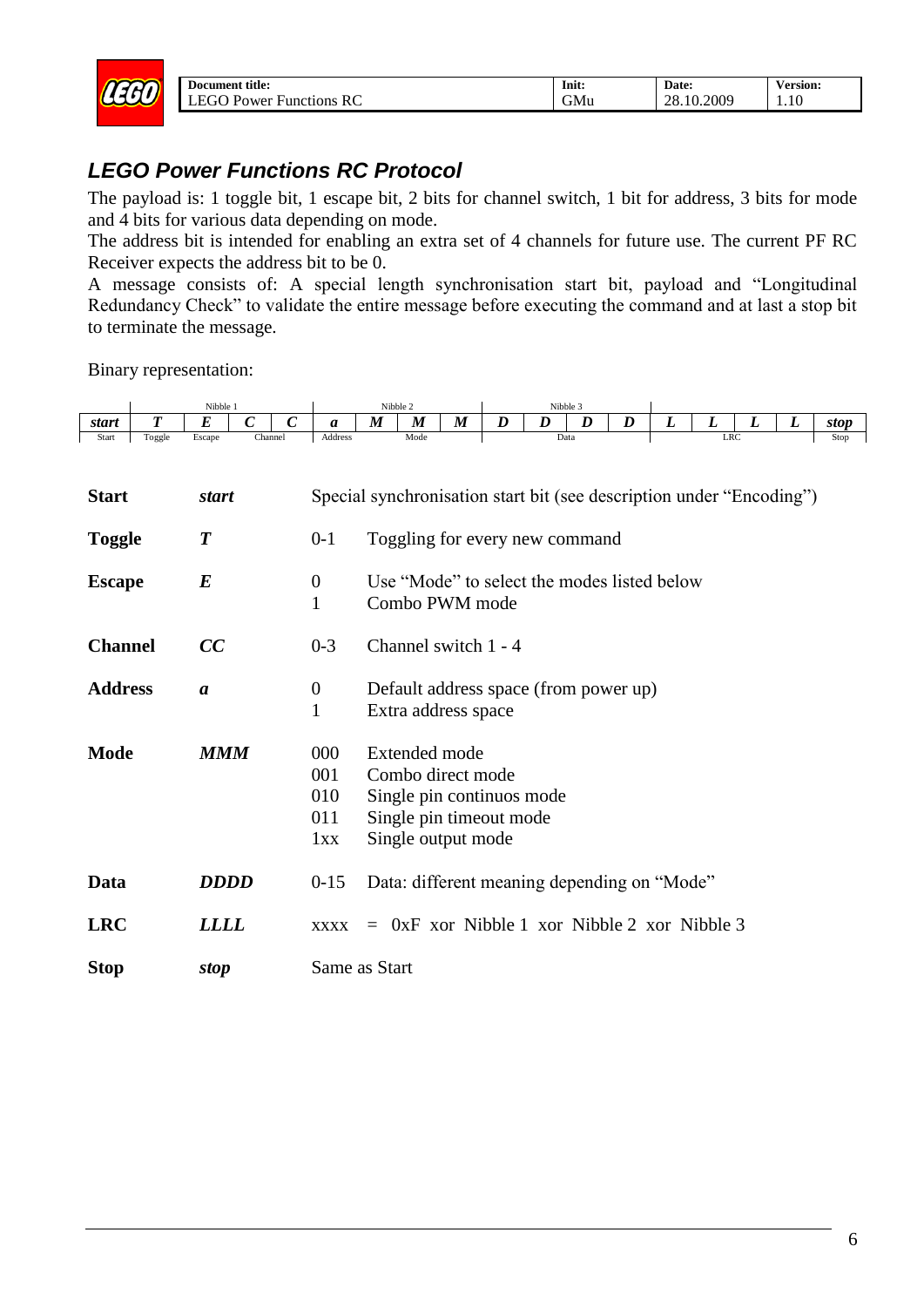

| Init: | Date:      | <b>Version:</b> |
|-------|------------|-----------------|
| GMu   | 28.10.2009 | .10             |

#### <span id="page-6-0"></span>**Extended mode**

This mode is able to control:

Brake, increment and decrement PWM in 7 steps on Output A and toggle Forward/Float on Output B. Toggle bit is verified on receiver. No timeout for lost IR.

From power up the address bit is always expected to be 0 (default address space). If the "Toggle Address bit" command is received (with  $a = 0$ ) the extra address space is used and commands are from now expected to have the address bit set to 1. A new "Toggle Address bit" command (now with  $a = 1$ ) will toggle back to default address space.

The "Align toggle bit" command has no action and is used to make sure the next command send is in sync.



- **FFFF** 0000 Brake output A **(timeout)** 
	- 0001 Increment speed on output A
	- 0010 Decrement speed on output A
	- 0011 Not used
	- 0100 Toggle forward/float on output B
	- 0101 Not used
	- 0110 **Toggle Address bit**
	- 0111 **Align toggle bit (get in sync)**
	- 1000 **Reserved**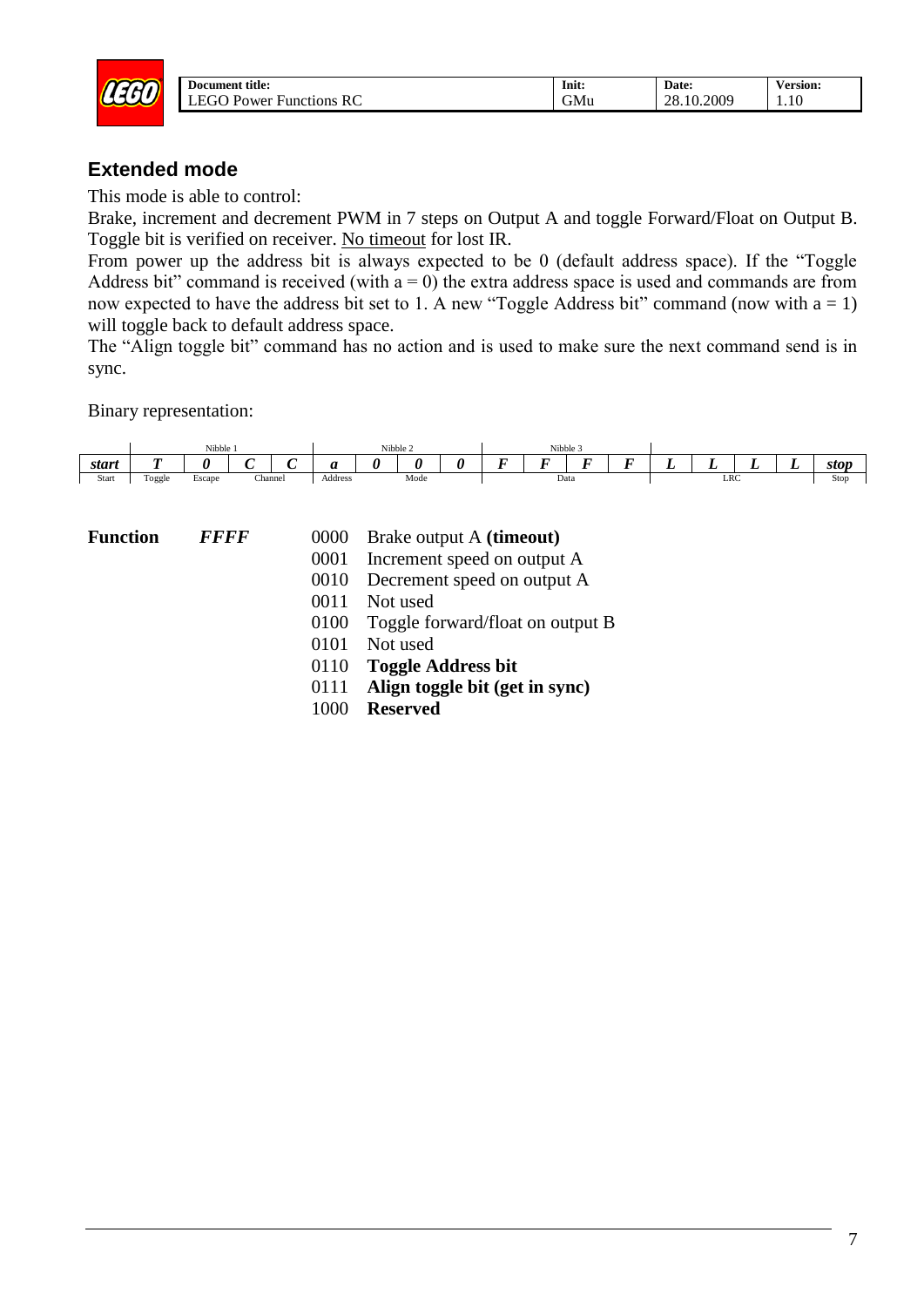

#### <span id="page-7-0"></span>**Combo direct mode**

This mode is able to control: Two outputs float/forward/backward/brake.

This is a combo command controlling the state of both output A and B at the same time.

Toggle bit is not verified on receiver.

This mode has timeout for lost IR.

|       |                | Nibble |         |         | Nibble 2 |      |                   | Nibble .   |     |     |     |     |     |                                 |      |
|-------|----------------|--------|---------|---------|----------|------|-------------------|------------|-----|-----|-----|-----|-----|---------------------------------|------|
| start | $\overline{r}$ |        |         | u       |          |      | $\mathbf{r}$<br>v | $\sim$<br> | . . | . . | . . | . . | . . | $\overline{\phantom{0}}$<br>. . | stop |
| Start | Toggle         | Escape | Channel | Address |          | Mode |                   | Data       |     |     |     | LRC |     |                                 | Stop |

| <b>B</b> output | <b>BB</b> | $00xx$ Float output B<br>01xx Forward on output B<br>10xx Backward on output B<br>11xx Brake ten float output B    |
|-----------------|-----------|--------------------------------------------------------------------------------------------------------------------|
| A output        | AA        | $xx00$ Float output A<br>xx01 Forward on output A<br>xx10 Backward on output A<br>$xx11$ Brake then float output A |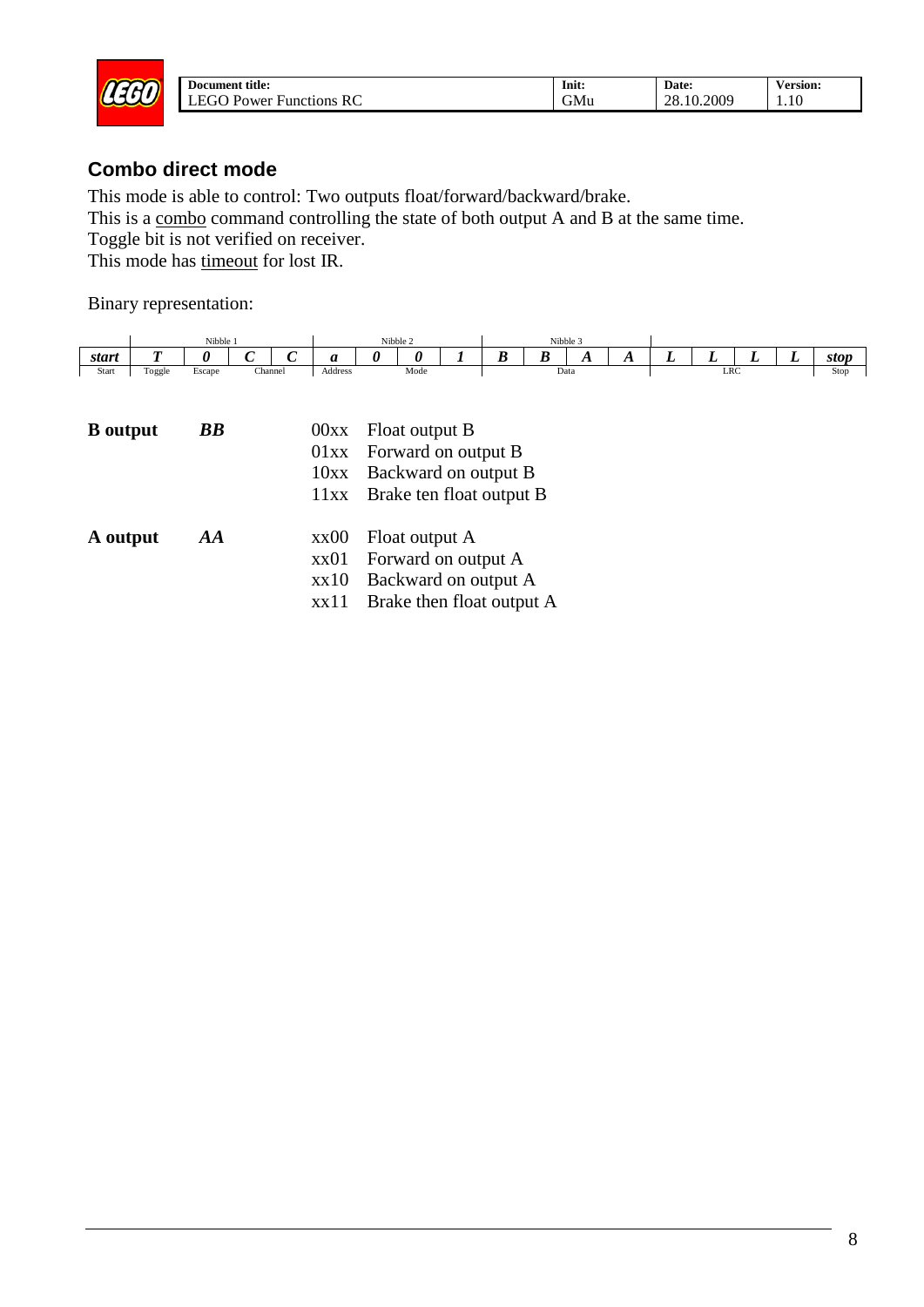

## <span id="page-8-0"></span>**Single pin continuous mode**

This mode is able to control: Clear/set/toggle of an individual pin C1 or C2 on output A or B.

Toggle bit is verified on receiver.

This mode has no timeout for lost IR.

|       |        |             | Nibble 2 |                       |              |  | Nibble 3 |  |  |  |                          |        |      |  |               |
|-------|--------|-------------|----------|-----------------------|--------------|--|----------|--|--|--|--------------------------|--------|------|--|---------------|
| start |        |             |          | $\tilde{\phantom{a}}$ |              |  |          |  |  |  | $\overline{\phantom{0}}$ | $\sim$ | <br> |  | stop          |
| Start | Toggle | -<br>Escape | Channel  |                       | Address<br>. |  | Mode     |  |  |  | Data                     |        | LRC  |  | Stop<br>- - - |

| Output          | 0         | O<br>1               | Output A<br>Output B                |
|-----------------|-----------|----------------------|-------------------------------------|
| Pin             | P         | $_{0}$<br>1          | Pin C1<br>Pin <sub>C2</sub>         |
| <b>Function</b> | <b>FF</b> | 00<br>01<br>10<br>11 | No change<br>Clear<br>Set<br>Toggle |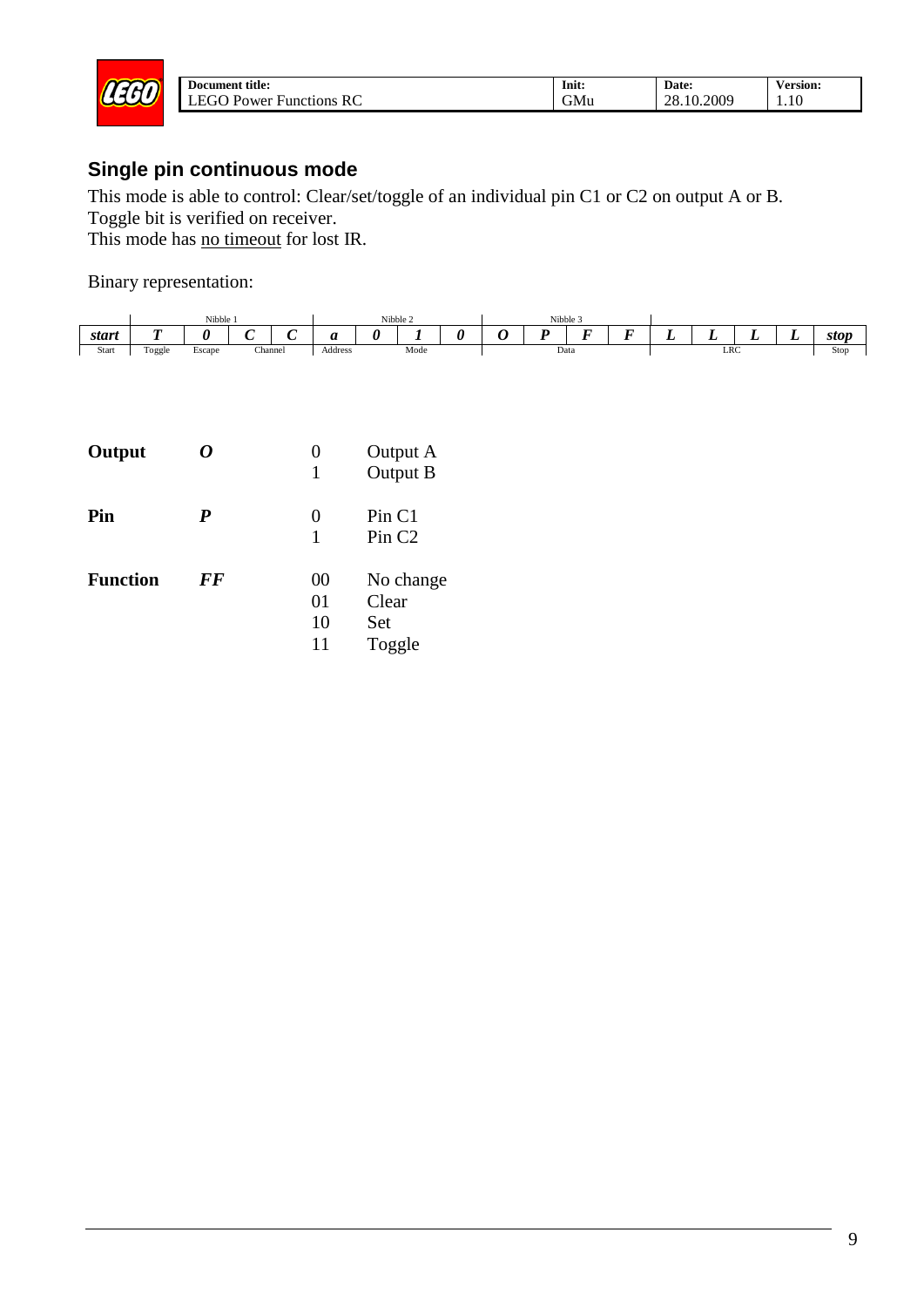

## <span id="page-9-0"></span>**Single pin timeout mode**

This mode is able to control: Clear/set/toggle of an individual pin C1 or C2 on output A or B. Toggle bit is verified on receiver.

This mode has timeout for lost IR.

|       | Nibble<br>Nibble 2 |        |                       | Nibble 3 |              |      |  |  |  |                          |                          |       |   |     |               |
|-------|--------------------|--------|-----------------------|----------|--------------|------|--|--|--|--------------------------|--------------------------|-------|---|-----|---------------|
| start | ~                  |        | $\tilde{\phantom{a}}$ | $\sim$   | --           |      |  |  |  | $\overline{\phantom{a}}$ | $\overline{\phantom{0}}$ | <br>∸ | ∸ | . . | stop          |
| Start | $\sim$<br>l`oggle  | Escape | Channel               |          | Address<br>. | Mode |  |  |  | Data                     |                          | LRC   |   |     | Stop<br>- - - |

| Output          |           | 0                    | Output A<br>Output B                                                 |
|-----------------|-----------|----------------------|----------------------------------------------------------------------|
| Pin             | P         | 0                    | Pin C1<br>Pin <sub>C2</sub>                                          |
| <b>Function</b> | <b>FF</b> | 00<br>01<br>10<br>11 | No change (sent to prevent timeout)<br>Clear<br><b>Set</b><br>Toggle |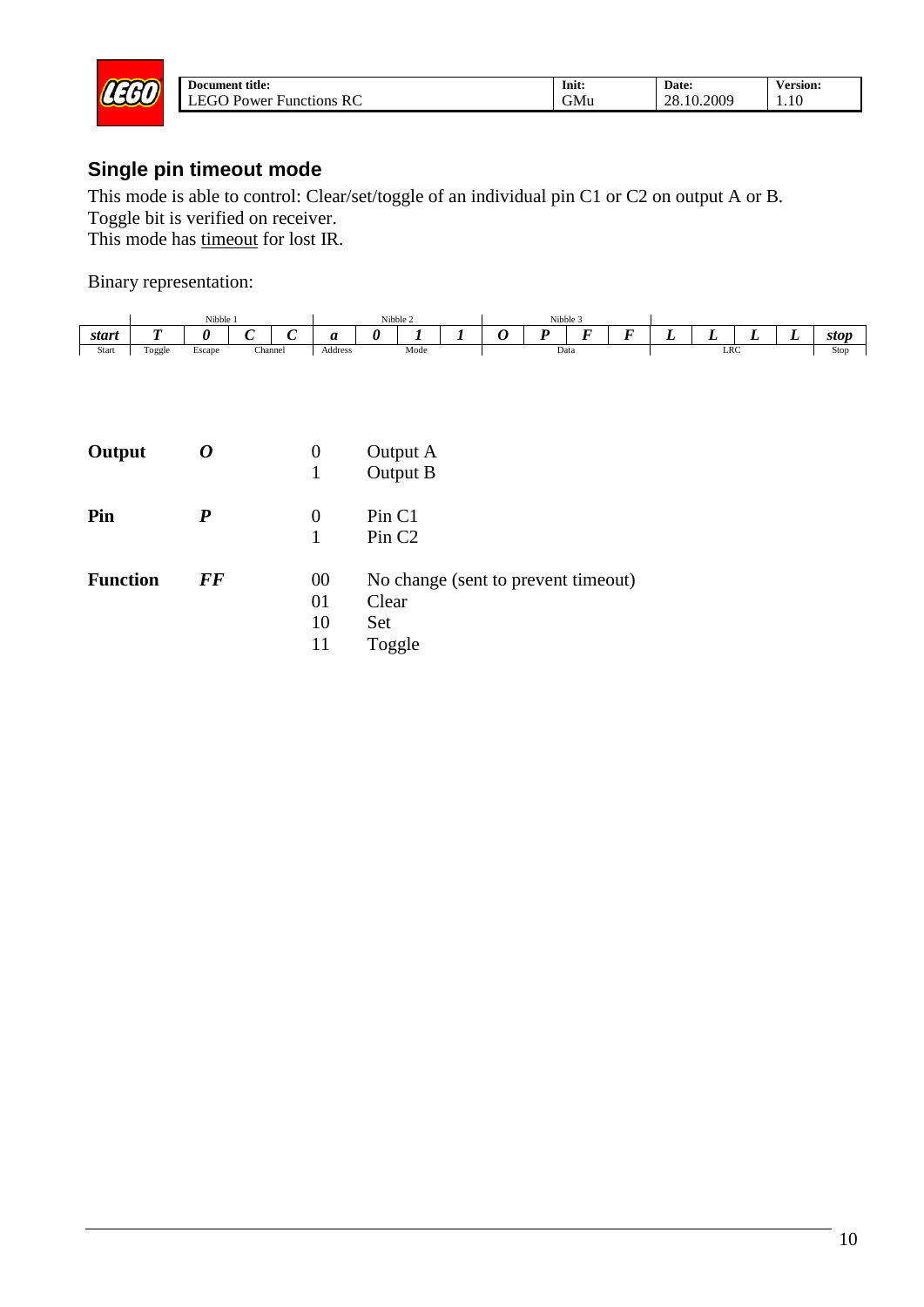

| title:<br>Document                            | .<br>Init: | Date:      | ersion: |
|-----------------------------------------------|------------|------------|---------|
| RC<br>-FC<br>τU<br><b>Functions</b><br>-Power | ~<br>GMu   | 28.10.2009 | 1.10    |

#### <span id="page-10-0"></span>**Single output mode**

This mode is able to control: One output at a time with PWM or clear/set/toggle control pins. Toggle bit is verified on receiver if increment/decrement/toggle command is received. This mode has <u>no timeout</u> for lost IR on all commands except "full forward" and "full backward".

|             |              | Nibble 1         |                                  |                  | Nibble 2     |                          |   |                         |   | Nibble 3                                       |   |   |            |   |   |      |  |
|-------------|--------------|------------------|----------------------------------|------------------|--------------|--------------------------|---|-------------------------|---|------------------------------------------------|---|---|------------|---|---|------|--|
| start       | T            | 0                | $\boldsymbol{C}$<br>$\mathcal C$ | a                | 1            | $\boldsymbol{M}$         | 0 | $\boldsymbol{D}$        | D | D                                              | D | L | L          | L | L | stop |  |
| Start       | Toggle       | Escape           | Channel                          | Address          |              | Mode                     |   |                         |   | Data                                           |   |   | <b>LRC</b> |   |   | Stop |  |
|             |              |                  |                                  |                  |              |                          |   |                         |   |                                                |   |   |            |   |   |      |  |
|             |              |                  |                                  |                  |              |                          |   |                         |   |                                                |   |   |            |   |   |      |  |
|             |              |                  |                                  |                  |              |                          |   |                         |   |                                                |   |   |            |   |   |      |  |
|             |              |                  |                                  |                  |              |                          |   |                         |   |                                                |   |   |            |   |   |      |  |
| <b>Mode</b> |              | $\boldsymbol{M}$ |                                  | $\boldsymbol{0}$ | <b>PWM</b>   |                          |   |                         |   |                                                |   |   |            |   |   |      |  |
|             |              |                  |                                  | 1                |              |                          |   | Clear/Set/Toggle pin    |   |                                                |   |   |            |   |   |      |  |
|             |              |                  |                                  |                  |              |                          |   |                         |   |                                                |   |   |            |   |   |      |  |
| Output      |              | 0                |                                  | $\boldsymbol{0}$ |              | Output A                 |   |                         |   |                                                |   |   |            |   |   |      |  |
|             |              |                  |                                  | $\mathbf{1}$     |              | Output B                 |   |                         |   |                                                |   |   |            |   |   |      |  |
|             |              |                  |                                  |                  |              |                          |   |                         |   |                                                |   |   |            |   |   |      |  |
|             | $Mode = PWM$ |                  |                                  |                  |              |                          |   |                         |   |                                                |   |   |            |   |   |      |  |
| Data        |              | <b>DDDD</b>      |                                  | 0000             | Float        |                          |   |                         |   |                                                |   |   |            |   |   |      |  |
|             |              |                  |                                  | 0001             |              |                          |   | PWM forward step 1      |   |                                                |   |   |            |   |   |      |  |
|             |              |                  |                                  | 0010             |              |                          |   | PWM forward step 2      |   |                                                |   |   |            |   |   |      |  |
|             |              |                  |                                  | 0011             |              |                          |   | PWM forward step 3      |   |                                                |   |   |            |   |   |      |  |
|             |              |                  |                                  | 0100             |              |                          |   | PWM forward step 4      |   |                                                |   |   |            |   |   |      |  |
|             |              |                  |                                  | 0101             |              |                          |   | PWM forward step 5      |   |                                                |   |   |            |   |   |      |  |
|             |              |                  |                                  | 0110             |              |                          |   | PWM forward step 6      |   |                                                |   |   |            |   |   |      |  |
|             |              |                  |                                  | 0111             |              |                          |   | PWM forward step 7      |   |                                                |   |   |            |   |   |      |  |
|             |              |                  |                                  | 1000             | <b>Brake</b> |                          |   |                         |   |                                                |   |   |            |   |   |      |  |
|             |              |                  |                                  | 1001             |              |                          |   | PWM backward step 7     |   |                                                |   |   |            |   |   |      |  |
|             |              |                  |                                  | 1010             |              |                          |   | PWM backward step 6     |   |                                                |   |   |            |   |   |      |  |
|             |              |                  |                                  | 1011             |              |                          |   | PWM backward step 5     |   |                                                |   |   |            |   |   |      |  |
|             |              |                  |                                  | 1100             |              |                          |   | PWM backward step 4     |   |                                                |   |   |            |   |   |      |  |
|             |              |                  |                                  | 1101             |              |                          |   | PWM backward step 3     |   |                                                |   |   |            |   |   |      |  |
|             |              |                  |                                  | 1110             |              |                          |   | PWM backward step 2     |   |                                                |   |   |            |   |   |      |  |
|             |              |                  |                                  | 1111             |              |                          |   | PWM backward step 1     |   |                                                |   |   |            |   |   |      |  |
|             |              |                  |                                  |                  |              |                          |   |                         |   |                                                |   |   |            |   |   |      |  |
|             |              |                  | $Mode = Clear/Set/Together$      |                  |              |                          |   |                         |   |                                                |   |   |            |   |   |      |  |
| Data        |              | <b>DDDD</b>      |                                  | 0000             |              | Clear $C1 + C$ lear $C2$ |   |                         |   |                                                |   |   |            |   |   |      |  |
|             |              |                  |                                  | 0001             |              | Set $C1 + C$ lear $C2$   |   |                         |   |                                                |   |   |            |   |   |      |  |
|             |              |                  |                                  | 0010             |              | Clear $C1 + Set C2$      |   |                         |   |                                                |   |   |            |   |   |      |  |
|             |              |                  |                                  | 0011             |              | Set $C1 + Set C2$        |   |                         |   |                                                |   |   |            |   |   |      |  |
|             |              |                  |                                  | 0100             |              | <b>Increment PWM</b>     |   |                         |   |                                                |   |   |            |   |   |      |  |
|             |              |                  |                                  | 0101             |              | Decrement PWM            |   |                         |   |                                                |   |   |            |   |   |      |  |
|             |              |                  |                                  | 0110             |              |                          |   | Full forward (timeout)  |   |                                                |   |   |            |   |   |      |  |
|             |              |                  |                                  | 0111             |              |                          |   | Full backward (timeout) |   |                                                |   |   |            |   |   |      |  |
|             |              |                  |                                  | 1000             |              |                          |   |                         |   | Toggle full forward/backward (default forward) |   |   |            |   |   |      |  |
|             |              |                  |                                  |                  |              |                          |   |                         |   |                                                |   |   |            |   |   |      |  |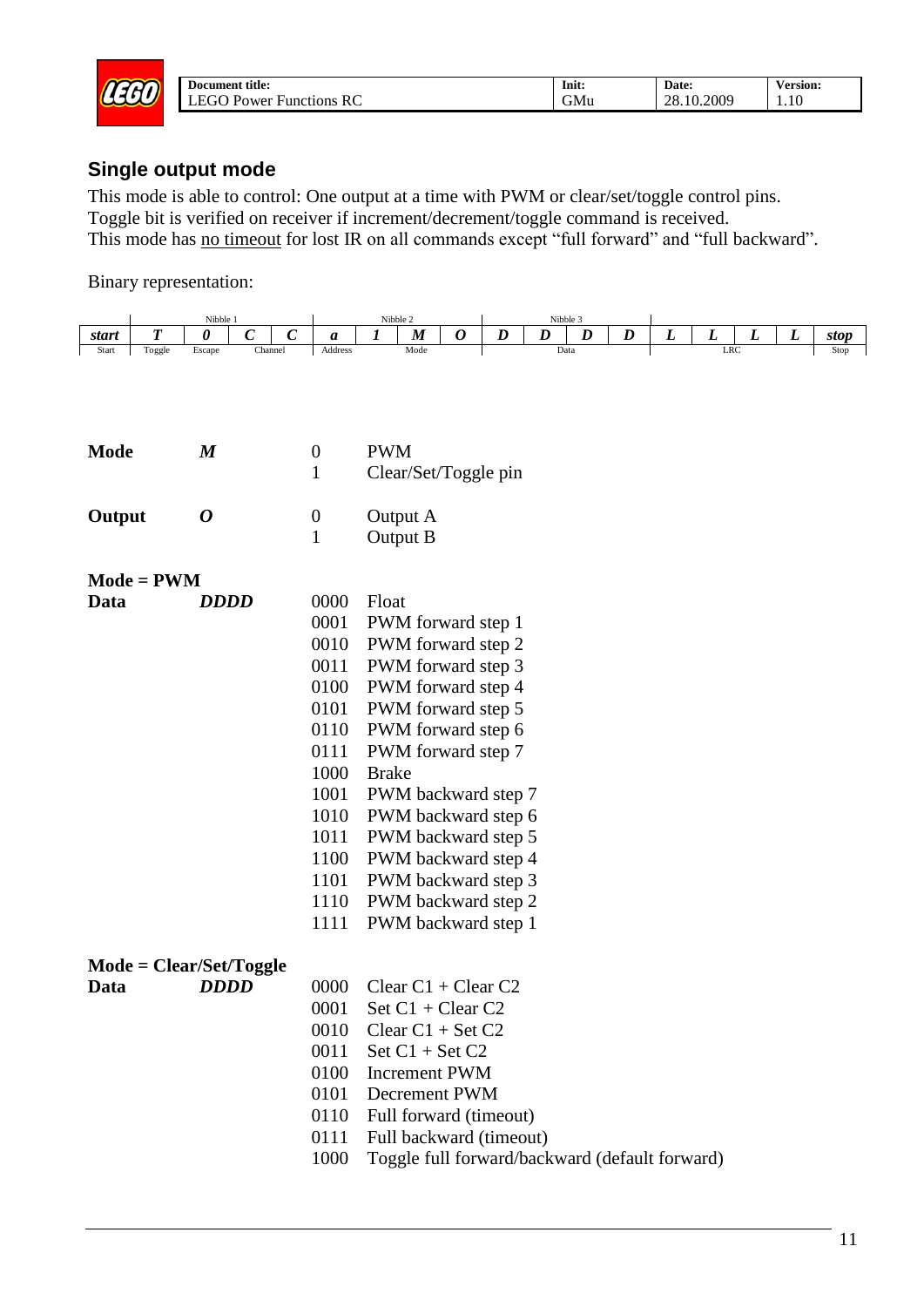

| Document title:                                  | $\bullet$<br>Init: | Date:      | ersion:/ |
|--------------------------------------------------|--------------------|------------|----------|
| -<br>.<br>RC<br>Power<br><b>Functions</b><br>- - | GMu                | 28.10.2009 | 1.10     |

#### <span id="page-11-0"></span>**Combo PWM mode**

This mode is able to control: Two outputs with PWM in 7 steps forward and backward. This is a combo command controlling the state of both output A and B at the same time. Toggle bit is not verified on receiver.

This mode has timeout for lost IR.



| <b>Output B</b> | <b>BBBB</b> 0000 | Float                                      |
|-----------------|------------------|--------------------------------------------|
|                 | 0001             | PWM forward step 1                         |
|                 | 0010             | PWM forward step 2                         |
|                 | 0011             | PWM forward step 3                         |
|                 | 0100             | PWM forward step 4                         |
|                 | 0101             | PWM forward step 5                         |
|                 | 0110             | PWM forward step 6                         |
|                 | 0111             | PWM forward step 7                         |
|                 | 1000             | <b>Brake</b>                               |
|                 | 1001             | PWM backward step 7                        |
|                 | 1010             | PWM backward step 6                        |
|                 | 1011             | PWM backward step 5                        |
|                 | 1100             | PWM backward step 4                        |
|                 | 1101             | PWM backward step 3                        |
|                 | 1110             | PWM backward step 2                        |
|                 | 1111             | PWM backward step 1                        |
|                 |                  |                                            |
| <b>Output A</b> | <b>AAAA 0000</b> | Float                                      |
|                 | 0001             | PWM forward step 1                         |
|                 | 0010             | PWM forward step 2                         |
|                 | 0011             | PWM forward step 3                         |
|                 | 0100             | PWM forward step 4                         |
|                 | 0101             | PWM forward step 5                         |
|                 | 0110             | PWM forward step 6                         |
|                 | 0111             | PWM forward step 7                         |
|                 | 1000             | <b>Brake</b>                               |
|                 | 1001             | PWM backward step 7                        |
|                 | 1010             | PWM backward step 6                        |
|                 | 1011             | PWM backward step 5                        |
|                 | 1100             | PWM backward step 4                        |
|                 | 1101             | PWM backward step 3                        |
|                 | 1110<br>1111     | PWM backward step 2<br>PWM backward step 1 |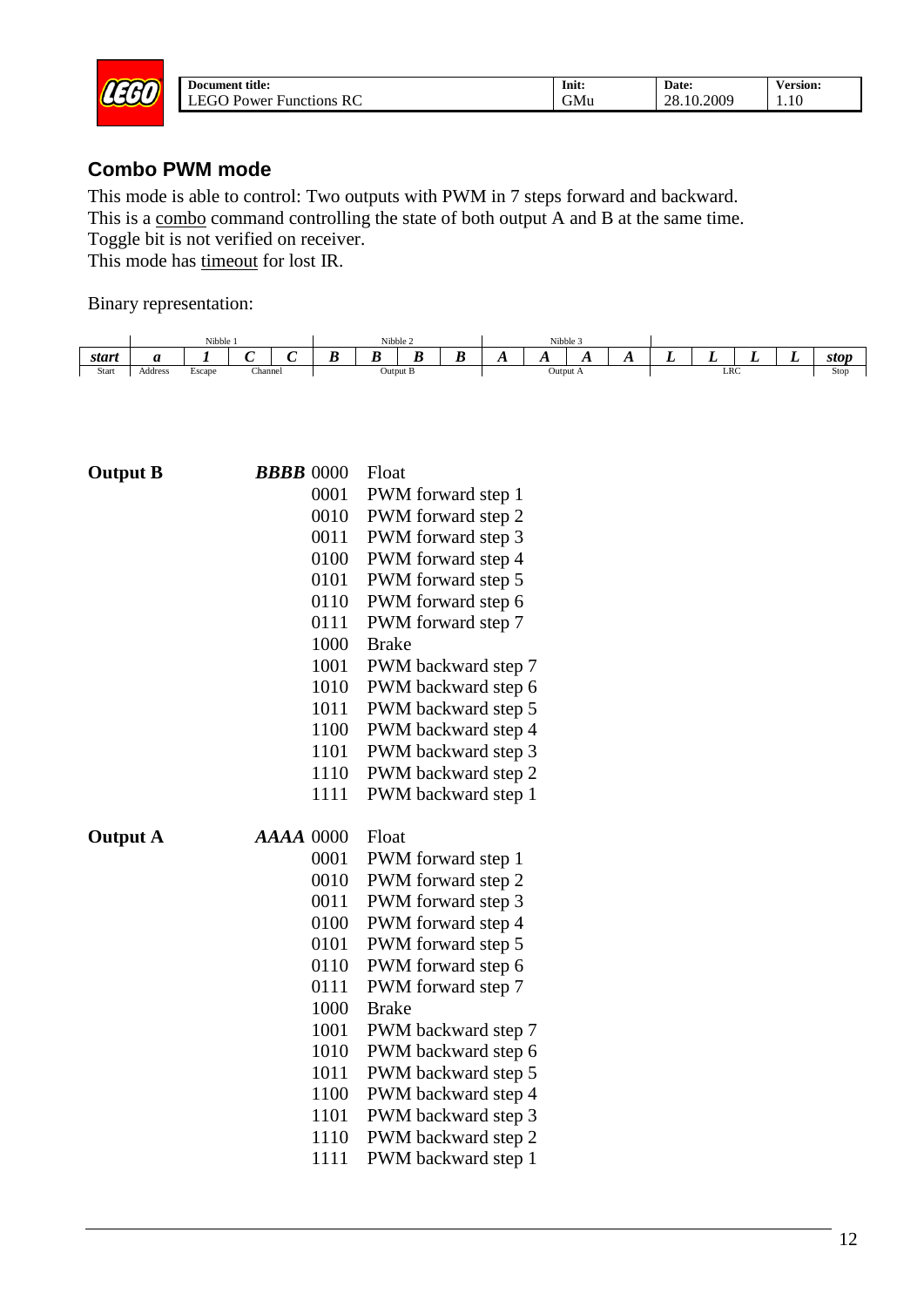

| Document title:                       | Init:         | Date:      | <b>Version:</b> |
|---------------------------------------|---------------|------------|-----------------|
| TFGO.<br><b>Functions RC</b><br>Power | $\sim$<br>υMυ | 28.10.2009 | 1.10            |

## <span id="page-12-0"></span>*LEGO Power Functions RC Encoding*

To ensure correct detection of IR messages six 38 kHz cycles are transmitted as mark. Low bit consists of 6 cycles of IR and 10 "cycles" of pause, high bit of 6 cycles IR and 21 "cycles" of pause and start bit of 6 cycles IR and 39 "cycles" of pause.

Graphically drawn:



The high pulse illustrates six 38 kHz cycles.

| Low bit length   | $= 16 \times 1/38K = 421$ us |
|------------------|------------------------------|
| High bit length  | $= 27 \times 1/38K = 711$ us |
| Start bit length | $= 45$ x $1/38$ K = 1184 us  |
| Stop bit length  | $= 45$ x $1/38$ K = 1184 us  |

This example shows start bit, 6 bits and stop bit (not really the actual protocol).

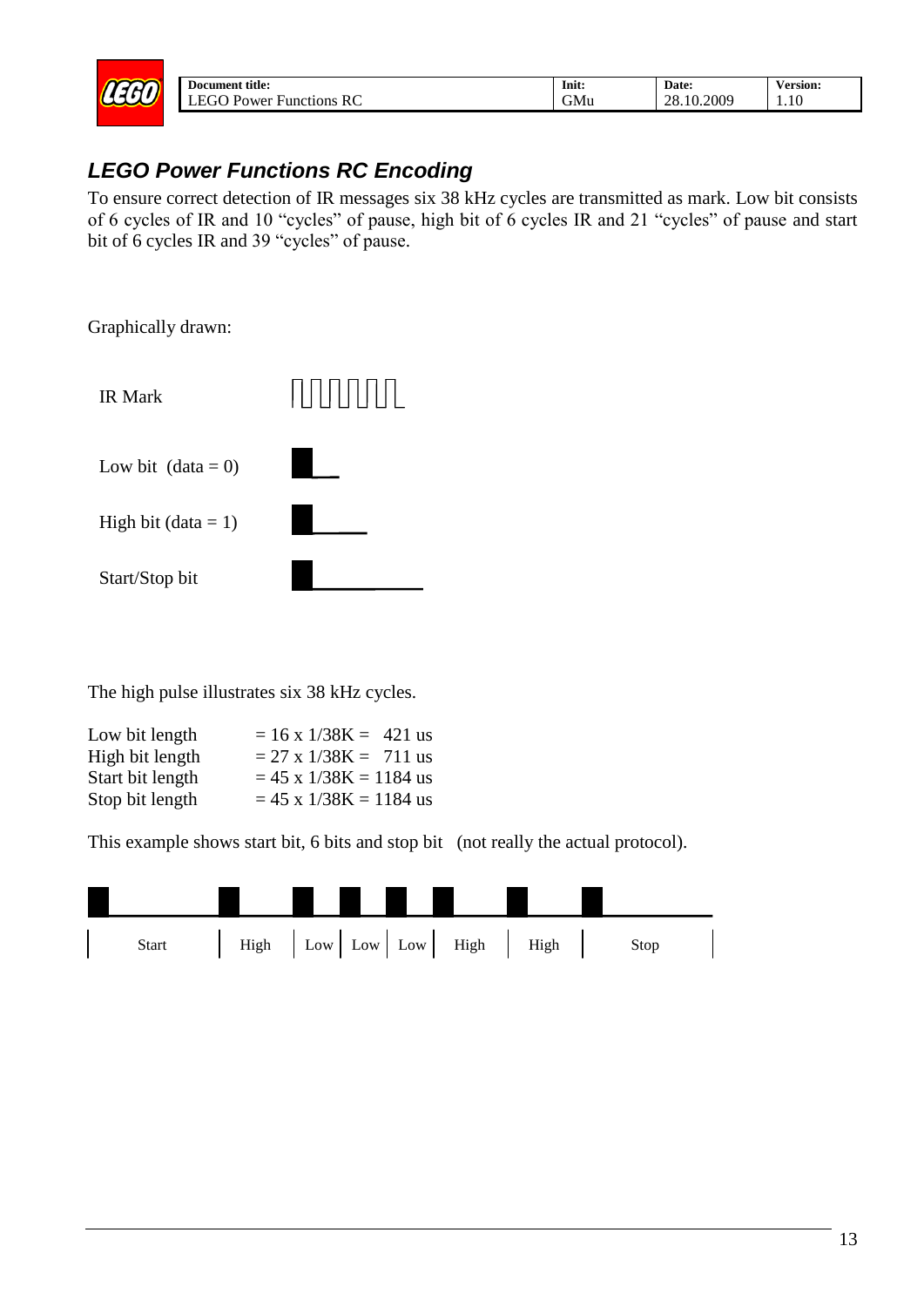| $\sim$ | Document title:                 | Init: | Date:      | <b>Version:</b> |
|--------|---------------------------------|-------|------------|-----------------|
| سمس    | RC<br><b>Functions</b><br>Power | GMu   | 28.10.2009 | 1.10            |
|        |                                 |       |            |                 |

#### <span id="page-13-0"></span>**Transmitting Messages**

When a button is pressed or released on the transmitter the message is sent. Five exactly matching messages (if no other buttons are pressed or released) are sent accordingly in time intervals depending on the channel selected. This ensures that other transmitters are not interfering with all the messages.



When a button is held down and the protocol needs update to prevent timeout the message is send continuously with a time interval as between message 4 and 5. First after all buttons are released and this is transmitted the transmitter will shut down.

If  $t_m$  is the maximum message length (16ms) and Ch is the channel number, then

| The delay before transmitting the first message is:         | $(4 - Ch)*t_m$      |
|-------------------------------------------------------------|---------------------|
| The time from start to start for the next 2 messages is:    | $5*$ t <sub>m</sub> |
| The time from start to start for the following messages is: | $(6+2*Ch)*t_m$      |